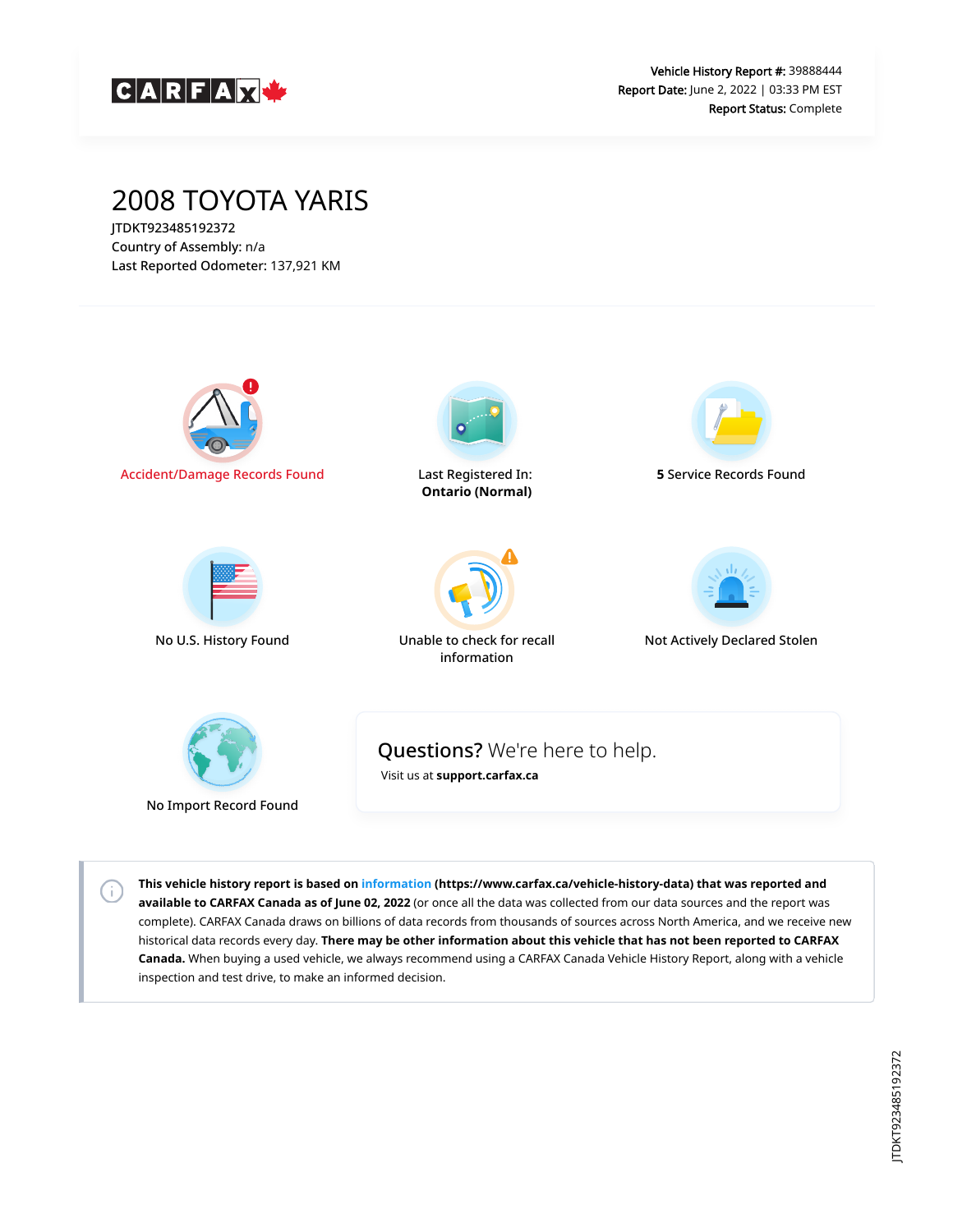# **Vehicle History Report**



# **AL** Accident/Damage

| <b>INCIDENT DATE</b> | <b>DETAILS</b>                                                                                            | <b>AMOUNT</b> |
|----------------------|-----------------------------------------------------------------------------------------------------------|---------------|
| <b>@</b> 2016 Apr 26 | Ontario, Canada                                                                                           |               |
|                      | Police Reported Accident: Accident reported: minor damage<br>with another motor vehicle<br>Damage to rear |               |

#### Registration

This vehicle has been registered in the province of **Ontario** in **Canada** with **Normal** branding.

**We checked for:** Inspection Required, Normal, Non-repairable, Rebuilt, Salvage and Stolen.

#### Service Records

| <b>DATE</b> | <b>ODOMETER</b> | <b>SOURCE</b>                                              | <b>DETAILS</b>                                                                                                                                                                          |
|-------------|-----------------|------------------------------------------------------------|-----------------------------------------------------------------------------------------------------------------------------------------------------------------------------------------|
| 2014 Apr 7  | 74,160 KM       | Richmond Hill Toyota<br>Richmond Hill, Ontario, Canada     | Vehicle serviced                                                                                                                                                                        |
| 2017 Dec 29 | 115,794 KM      | Active Green & Ross<br>Scarborough, Ontario, Canada        | <b>Vehicle serviced</b><br>Safety inspection performed                                                                                                                                  |
| 2018 Jun 1  | 119,738 KM      | Midas Auto Service Experts<br>Mississauga, Ontario, Canada | Vehicle serviced<br>Maintenance inspection completed<br>Oil and filter changed<br>Tire(s) changed<br>Air filter replaced<br>Cabin air filter replaced/cleaned<br>Drive belt(s) replaced |
| 2019 May 7  | 129,420 KM      | Midas Auto Service Experts<br>Mississauga, Ontario, Canada | <b>Vehicle serviced</b><br>Oil and filter changed<br>Tire(s) changed                                                                                                                    |
| 2020 Jun 20 | 137,921 KM      | Midas Auto Service Experts<br>Mississauga, Ontario, Canada | Vehicle serviced<br>Engine/powertrain computer/module checked<br>Tire(s) changed<br>Oil and filter changed<br>Wiper(s) replaced                                                         |

### <span id="page-1-0"></span>Open Recalls

 We are unable to check for recall information on this vehicle. Please visit TOYOTA's website for the most current recall information on this, or any, TOYOTA vehicle **[https://www.toyota.ca/toyota/en/owners/recalls.](https://www.toyota.ca/toyota/en/owners/recalls)**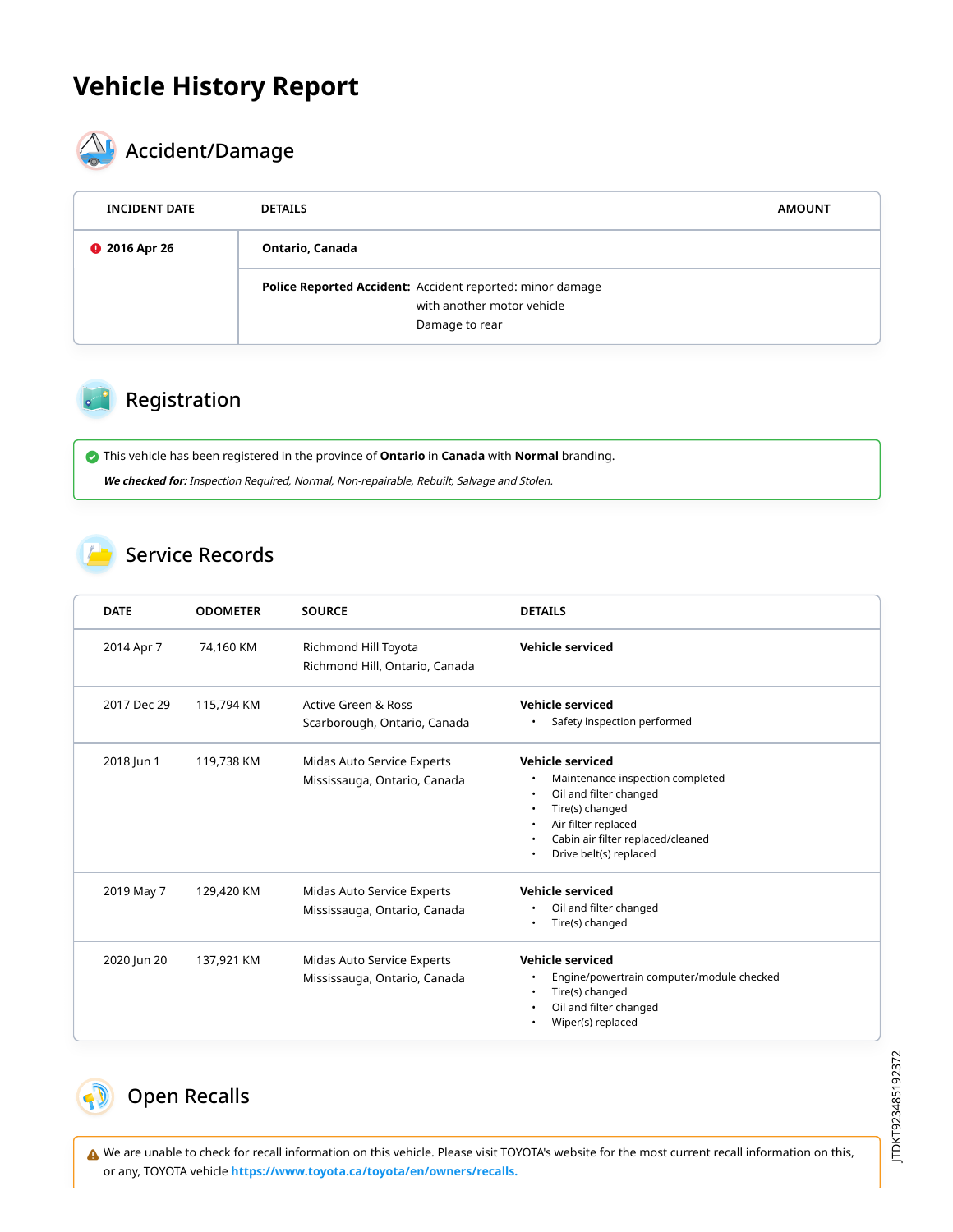<span id="page-2-0"></span>

#### Stolen Vehicle Check

This vehicle is not actively declared stolen.

#### Detailed History  $\mathbf{c}$

| <b>DATE</b> | <b>ODOMETER</b> | <b>SOURCE</b>                                             | <b>RECORD TYPE</b> | <b>DETAILS</b>                                                                                  |
|-------------|-----------------|-----------------------------------------------------------|--------------------|-------------------------------------------------------------------------------------------------|
| 2008 Aug 21 |                 | Motor Vehicle Dept.<br>Ontario, Canada                    | Canadian Renewal   | Registration Issued or Renewed<br>First Owner Reported<br>Previous Use: Commercial              |
| 2008 Dec 26 |                 | Motor Vehicle Dept.<br>Ontario, Canada                    | Canadian Renewal   | Registration Issued or Renewed<br>New Owner reported<br>Previous Use: Commercial                |
| 2009 Dec 26 |                 | Motor Vehicle Dept.<br>Ontario, Canada                    | Canadian Renewal   | Registration Issued or Renewed                                                                  |
| 2010 Dec 26 |                 | Motor Vehicle Dept.<br>Ontario, Canada                    | Canadian Renewal   | Registration Issued or Renewed                                                                  |
| 2011 Apr 1  |                 | Motor Vehicle Dept.<br>Ontario, Canada                    | Canadian Renewal   | Registration Issued or Renewed<br>New Owner reported<br>Previous Use: Personal                  |
| 2011 Nov 12 |                 | Motor Vehicle Dept.<br>Ontario, Canada                    | Canadian Renewal   | Registration Issued or Renewed<br>Previous Use: Personal                                        |
| 2012 Nov 12 |                 | Motor Vehicle Dept.<br>Ontario, Canada                    | Canadian Renewal   | Registration Issued or Renewed<br>Previous Use: Personal                                        |
| 2014 Apr 7  | 74,160 KM       | Richmond Hill Toyota<br>Richmond Hill, Ontario,<br>Canada | Service Record     | Vehicle serviced                                                                                |
| 2014 Nov 12 |                 | Motor Vehicle Dept.<br>Ontario, Canada                    | Canadian Renewal   | Registration Issued or Renewed<br>Previous Use: Personal                                        |
| 2015 Nov 12 |                 | Motor Vehicle Dept.<br>Ontario, Canada                    | Canadian Renewal   | Registration Issued or Renewed<br>Previous Use: Personal                                        |
| 2016 Apr 26 |                 | Police Reported Accident<br>Ontario, Canada               | Police Report      | Accident Reported:<br>minor damage<br>$\bullet$<br>with another motor vehicle<br>Damage to rear |
| 2016 Sep 9  |                 | Motor Vehicle Dept.<br>Ontario, Canada                    | Canadian Renewal   | Registration Issued or Renewed<br>New Owner reported<br>Previous Use: Personal                  |